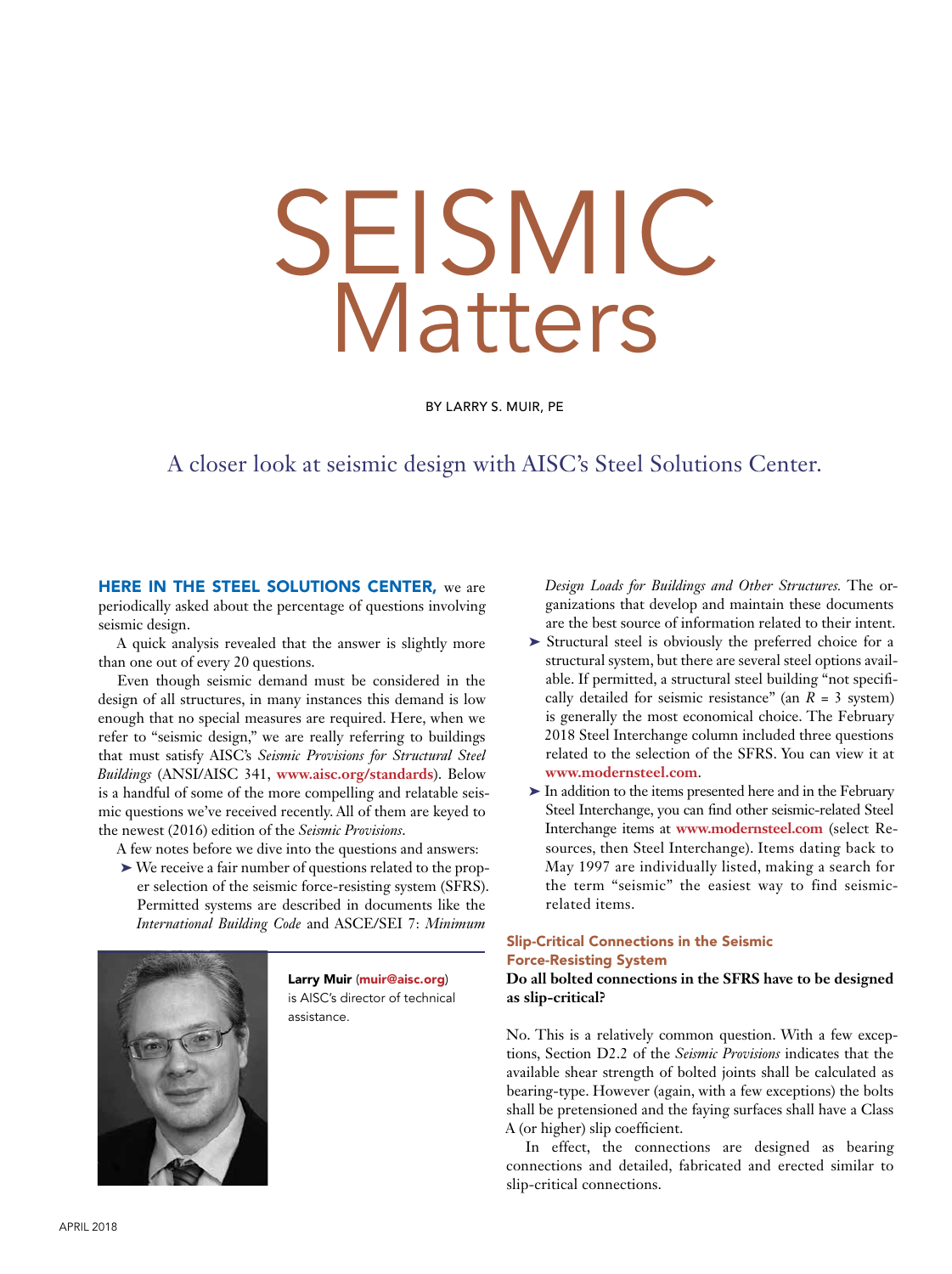

#### Demand-Critical Welds **Are all welds in the SRFS required to be demand-critical?**

No. The *Seismic Provisions* explicitly states every location where demand-critical welds are required. There are no requirements for demand-critical welds listed in Chapters A through D. Therefore, the easiest way to determine which welds in a particular system need to be demand-critical is to go to the section covering the system in question (E1 for ordinary moment frames/OMFs, F2 for special concentrically braced frames/SCBFs, etc.) and search for the words "demand critical." When designing special moment frames (SMFs) there may also be connection-specific requirements in AISC 358: *Prequalified Connections for Special and Intermediate Steel Moment Frames for Seismic Applications* (a free download from **www.aisc.org/seismic**).

# Defining Elements in the Seismic Force-Resisting System

**Is a particular element (a beam, a column, a horizontal brace, etc.) part of the SFRS?** 

Two answers are provided: one to the engineer and one to the fabricator.

**Fabricator:** Section A4.1 of the *Seismic Provisions* requires the engineer to designate the SFRS and identify members and connections that are part of the SFRS in the structural design drawings and specifications. If the intent is not clear relative to a particular member or connection, then you should seek clarification from the engineer.

You should not be expected to make this determination without the information required in the *Seismic Provisions*, and you should certainly not try to guess or assume the intent if it is not clear.

**Engineer:** Section A4.1 of the *Seismic Provisions* requires the engineer to designate the SFRS and identify members and connections that are part of the SFRS in the structural design drawings and specifications. As the engineer, you need to define and communicate your intent.

It is sometimes argued that the definition of the SFRS provided in the *Seismic Provisions* requires that all elements in the structure be considered part of the SFRS. This argument is often based on the assertion that all of the elements are included in the computer model, and therefore seismic demand "leaks" into every element in the model.

The *Seismic Provisions* requires the engineer of record (EOR) to define the SFRS in the contract documents. The intent of the *Seismic Provisions* is that the EOR will apply their own knowledge, judgement and experience when defining the SFRS. It is not the intent to have such items as gravity beams, conveyor supports, pipe hangers and grating clamps meet the requirements of the *Seismic Provisions*, though we have heard arguments made that we require such practices. Ultimately, the EOR must make this determination. The SFRS is not limited to the members in the named system (ordinary concentrically braced frame—OCBF— SMF, etc.) but neither must it extend to every element, or a majority of elements, in the structure. Elements that are sometimes overlooked are collectors and chords.

Per Section A1, the *Seismic Provisions* applies to buildings and other structures with moment frames, braced frames and shear walls. Other structures are defined as those structures designed, fabricated and erected in a manner similar to buildings, with building-like vertical and lateral force-resisting elements. As the structures being designed approach the limits of the scope of the *Seismic Provisions*, the engineer must apply significant judgment to its application to ensure the intent is satisfied. When it comes to industrial, nonbuilding structures, determining when and how the *Seismic Provisions* applies can also be tricky and requires some judgment.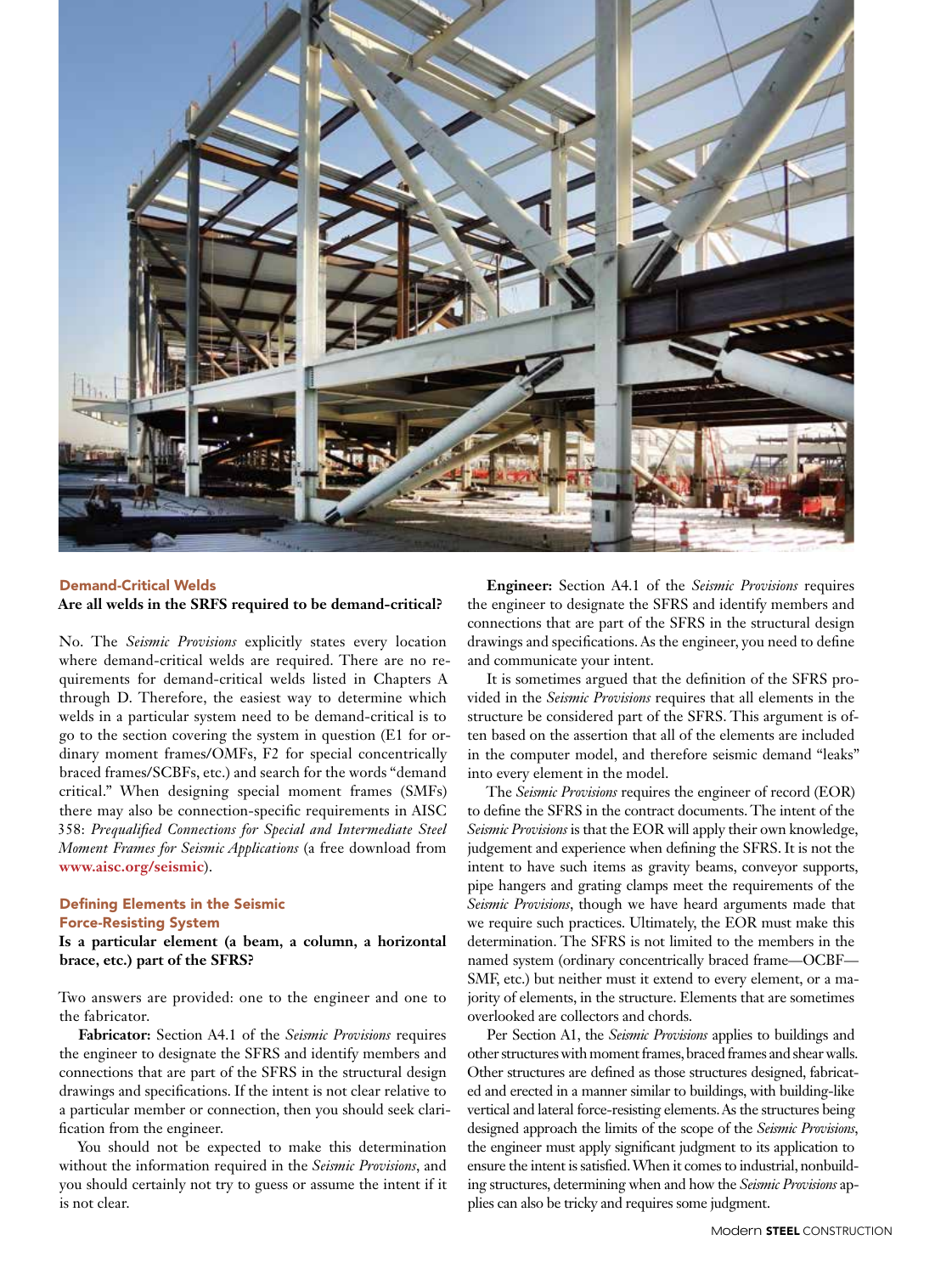





# Unlisted Materials in the Seismic Force-Resisting System **In order to reduce costs, the owner of a project I am working on would like to use material in the SRFS that is not listed in Section A3.1 of the** *Seismic Provisions***. Is this permitted?**

No. The AISC *Specification for Structural Steel Buildings* (ANSI/ AISC 360, **www.aisc.org/specifications**) has a pretty liberal stance on materials. Section A3.1 provides a list of approved materials but does not prohibit the use of other materials. The Commentary provides further guidance.

However, the *Seismic Provisions* treats material selection differently. Section A3.1 states: "Structural steel used in the seismic force-resisting system (SFRS) shall satisfy the requirements of *Specification* Section A3.1, except as modified in these Provisions." It then provides requirements and exceptions related to the yield strength of the material. It goes on to state: "The structural steel used in the SFRS described in Chapters E, F, G and H shall meet one of the following ASTM Specifications…" and provides a list of permitted materials. There is an exception made for materials in buckling restrained braced frames (BRBFs), which are subject to cyclic qualification tests. The permitted materials have been selected to be consistent with tested seismic systems and to reflect desirable seismic performance characteristics (e.g., ductility or limited maximum tensile capacity) consistent with the require ments of the *Seismic Provisions* .

Even if other materials were not explicitly prohibited, their use in the SFRS could be difficult due to lack of expected mate rial strengths established to be consistent with the *Seismic Pro visions*. The lack of values for  $R_{\gamma}$  and  $R_{t}$  effectively excludes the use of unlisted materials for yielding elements and makes correct implementation of some provisions virtually impossible.

#### Maximum Force that Can Be Delivered to the System

**In a number of places, the** *Seismic Provisions* **allows the de sign force (required strength) for elements to be limited based on the maximum load effect that can be transferred to the element by the system. What does this mean and how is it implemented?**

A basis of design is included for each system addressed in the *Seis mic Provisions*. It describes the intended behavior of each system and often designates the expected source of inelastic deforma tion capacity (the yielding element) such as the moment beam in special and intermediate moment frames (IMFs) or the brace in BRBFs. In some cases, something other than the strength of the yielding (or buckling, etc.) member limits the force that can be delivered to an element. The exception you describe is intended to account for this possibility.

A good deal of judgment is required when exercising this option and to recognize that the exception rather than the rule is being applied. What may be acceptable behavior for one system may not be acceptable for another. The Commentary provides guidance.

For OMFs, the Commentary lists the following factors that can limit the forces transferred to the connection: column yield ing, panel zone yielding, foundation uplift and the overstrength seismic load.

For SCBFs, the Commentary indicates that the maximum force that can be transferred to the connection can be determined by: performing a pushover analysis to determine the forces acting on the connections at the frame capacity, determining how much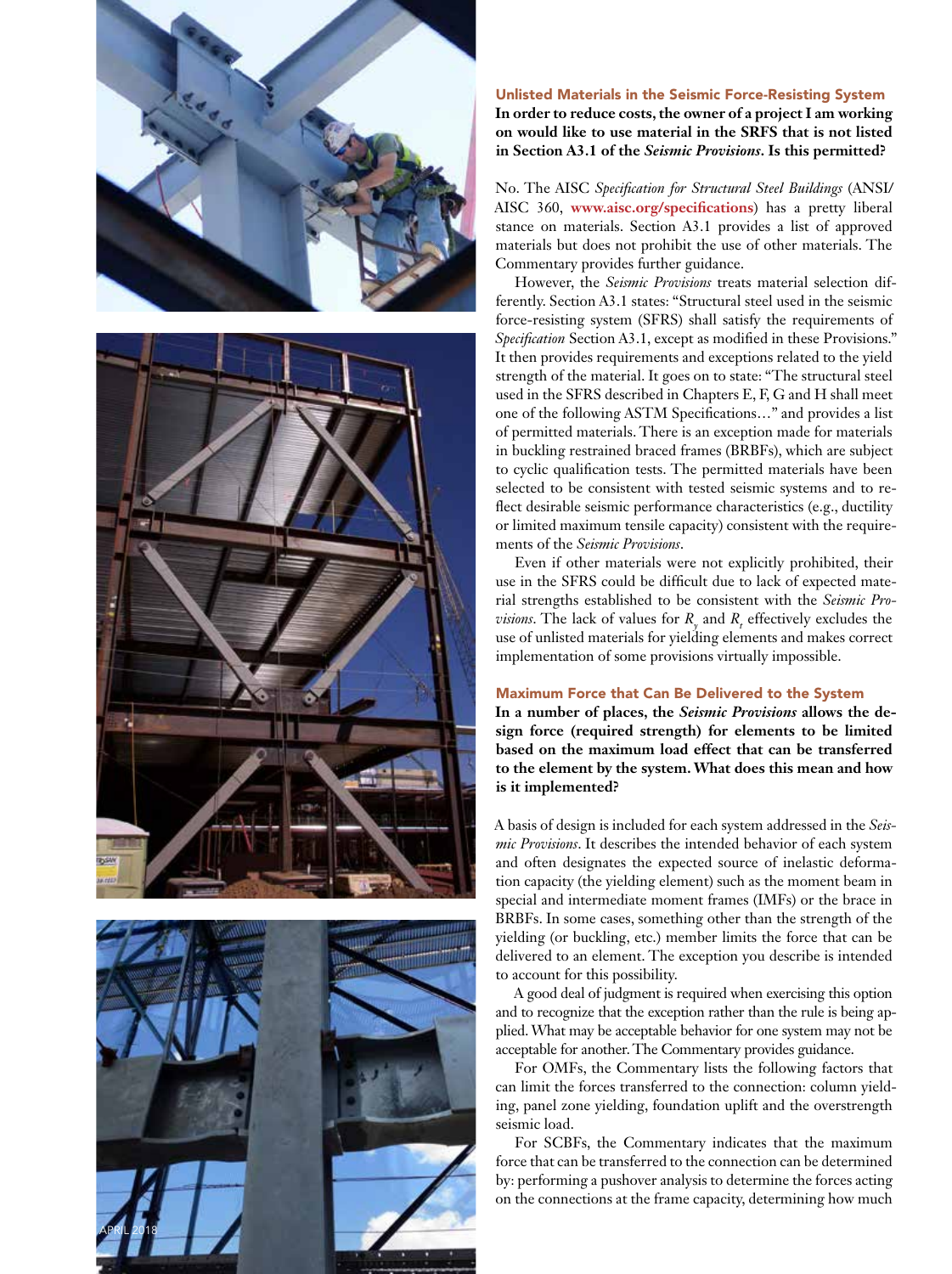force can be resisted before causing uplift of a spread footing or performing a suite of inelastic time history analyses and enveloping the connection demands.

It must be recognized that limiting the force in this manner represents an exception and a relaxation relative to the behavior described in the basis of design. If the exception is employed, the emphasis should be on the qualifier "maximum." Again, the Commentary provides guidance and cautions against the use of lower-bound methods when determine the maximum load effect (force). Assumptions made relative to the effects of parameters like restraint and material strength should tend to overestimate the strength of the system. This is generally opposite to the approach taken in typical design.

It also needs to be recognized that the same uncertainty that makes the inelastic approach adopted for seismic design desirable or even necessary still exists when trying to calculate the maximum force that can be delivered by the system. When yielding cannot occur in some of the potential sources of inelastic deformation capacity, a more accurate determination of the demand is in order. However, as stated in the Commentary, "It is unrealistic to expect that such forces can be accurately calculated." Again, a cautious approach is warranted.

The resulting design must be consistent with the assumptions underlying the use of the exception (e.g., if anchor rods in the base plate are assumed to yield prior to buckling of the braces, the anchor rods must be designed and detailed so that they can yield and develop the ductility assumed by the designer).

Even after the maximum force has been determined, it is important to have a clear understanding of the underlying model. Engineers sometimes get lost in the maze of provisions when they approach the requirements as a lawyer might. It is better to take an engineering approach.

For example, if it has been determined that column panel zone shear limits the force (load effect, moment, etc.) that can be delivered by the system, then the best place to start your connection design is at the panel zone. Draw a freebody diagram of the panel zone at its ultimate strength. Then draw free-body diagrams of the stiffeners that transfer these forces. Finally, draw a free-body diagram of the beamto-column connection to complete the design. Only after you have determined the maximum force, established a load path and completed all of the limit state checks should you put on your lawyer's hat to go back and cross the t's and dot the i's relative to any prescriptive *Seismic Provision* requirements. Remember the *Specification* and *Seismic Provisions* are written by engineers. There is usually some rational model underlying all of the words.

#### Erection Holes for Vertical Braces

**The fabricator on our project has placed erection holes in hollow structural section (HSS) braces that are to be field welded during erection. Section F2.5c of the** *Seismic Provisions* **defines the protected zone as "the center one-quarter of the brace length and a zone adjacent to each connection equal to the brace depth in the plane of buckling." Figures C-F2.14 and C-F2.15 in the Commentary also indicate that the area near the end of the brace is a protected zone. Based on this, we believe the erection holes are prohibited. Please confirm that our understating is correct.**

Your understanding is not correct. Users of the *Seismic Provisions* sometimes mistakenly assume that all work is prohibited in the protected zone. However, Section F2.5c also defines the "elements that connect braces to beams and columns" (essentially gusset plates) as protected zones. Gusset plates are commonly thermally cut, drilled and welded. Work is clearly permitted to be performed in the protected zone.

Section D1.3 prohibits "discontinuities specified in Section I2.1." Section I2.1 lists prohibited and permitted attachments and work. Some items are to be "repaired as required by the engineer of record." Among these items are erection holes. Section I2.1 also provides an exception: "Other attachments are permitted where designated or approved by the engineer of record." Therefore, the engineer of record is given some latitude relative to the treatment of erection holes. In my experience, it is common to provide erection holes and it is also common to place the erection holes such that they can be left in place after erection.

The commentary to Section D2.2 states: "The Provisions do not prohibit the use of erection bolts on a field-welded connection such as a shear tab in the web of a wide-flange beam moment connection." Figure C-D2.1 also indicates the use of erection bolts.

We have on a few occasions received inquiries about projects where erection holes were not provided because they were believed to be prohibited. In these cases, the braces had been misaligned during field welding due to the lack of erection holes. Correcting the mislocated braces presented a significant challenge and a significant cost.

#### Combining Forces at Column Bases

**I am designing a column base per Section D2.6 of the** *Seismic Provisions***. This section contains provisions for determining the required axial, shear and flexural strength of the column base. It is clear that when the loads are calculated using the overstrength seismic load, the shear, moment and axial loads can act simultaneously as indicated by the analysis. However, in some cases the loads determined from Section D2.6 are determined based on capacity of the column. In these cases, should the required axial, shear and flexural strengths be assumed to act simultaneously?** 

No. This can be inferred from the information provided in Section D2.6.

The capacity-based demands of Sections D2.6b(b)(1) [required shear strength] and D2.6c(b)(1) [required flexural strength] are derived from the same model, which is described in the Commentary as "a mechanism in which the column forms plastic hinges at the top and bottom of the first story." These load effects obviously must act simultaneously. However, once the hinge forms (as the moment reaches the expected flexural strength of the column) no further axial load can be delivered to the base plate through the column. Therefore, there is no need to consider a condition where the capacity-based moment and shear act and simultaneously with an axial load.

There is no axial load defined in Section D2.6a based on the expected strength of the column. In addition to calculating the demand "using the overstrength seismic load" Section D2.6a references Section D2.5, which in turn references Chapters E, F, G and H and Section D1.4a. Section D1.4a requires consideration of simultaneous inelasticity from intersecting frames when determining the required axial strength of the column